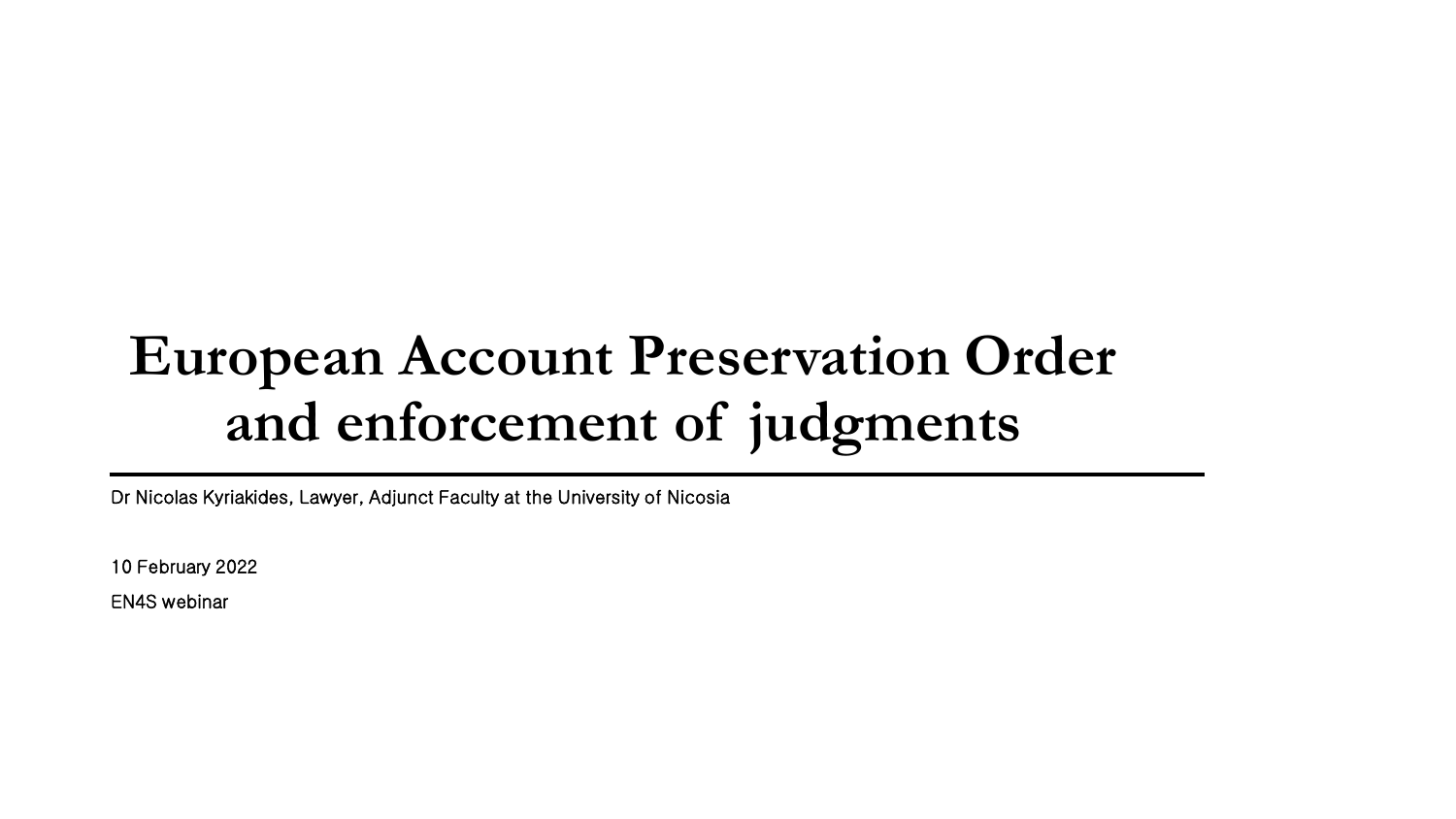- The European Account Preservation order entered into force on 18 January 2017, exactly five years ago

- The regulation allows creditors to freeze (in common law terminology) or attach (in continental law terminology) the accounts of their debtors within the European Union (excluding Denmark) pending litigation.

- The EAPO Regulation marked a significant shift towards a specific approach (instead of an attempt for general harmonisation) in the field of EU-wide provisional and protective measures.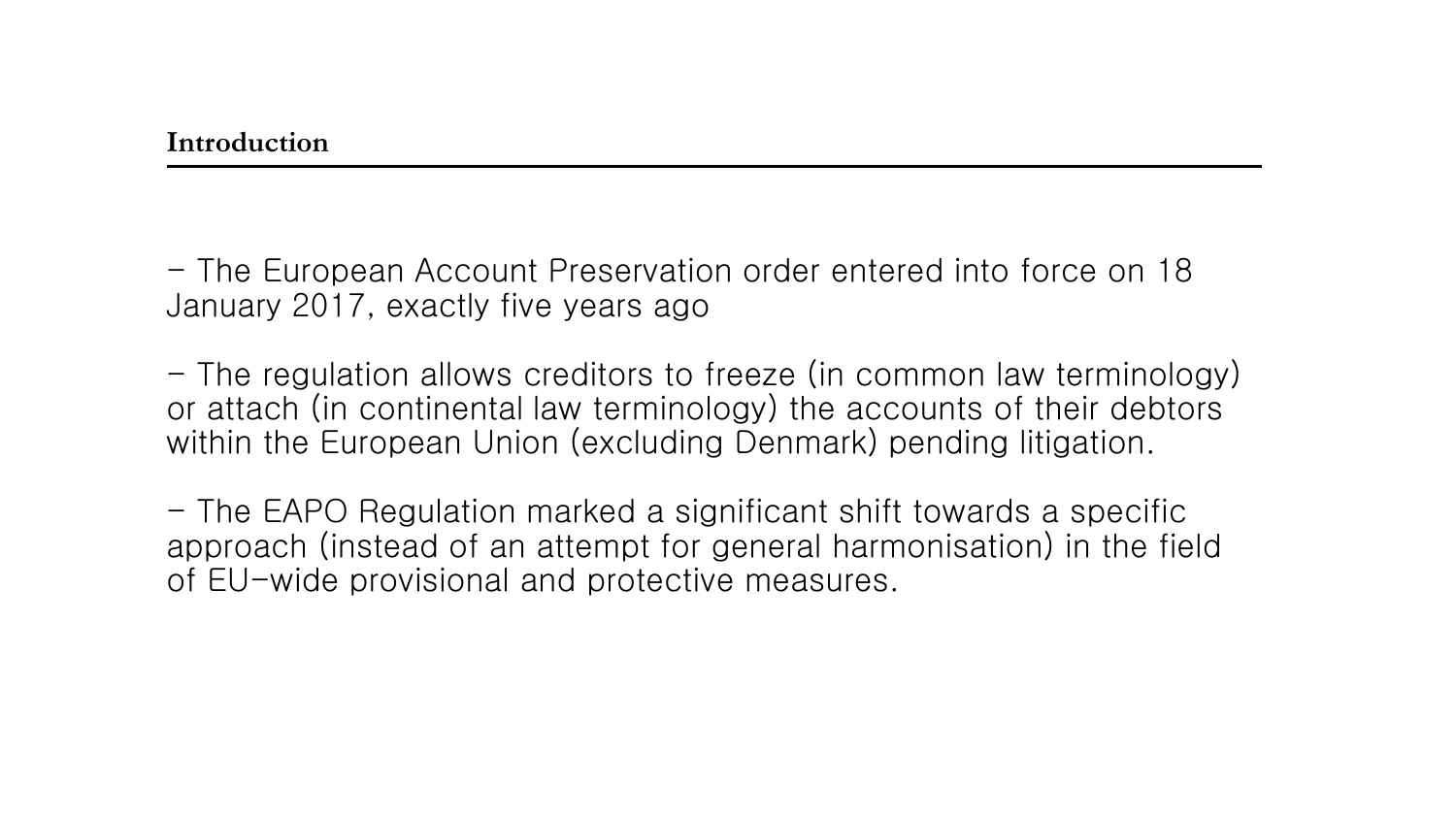- The 2009 Stockholm Programme stated that 'the European judicial area should serve to support economic activity in the Single Market'.

- In line with the political mandate, the EAPO focused on facilitating to obtain provisional measures for preserving a debtor's assets and on improving the efficiency of enforcement of decisions in the European Union.

- As it was stated before the implementation of the EAPO, problems of crossborder debt recovery affected in the first-place businesses which are trading or providing services in other Member States.

- The scale of the cross-border bad debt that could be potentially secured could be estimated between  $\epsilon$ 1,12 and  $\epsilon$ 2bn on the basis of different sources of data.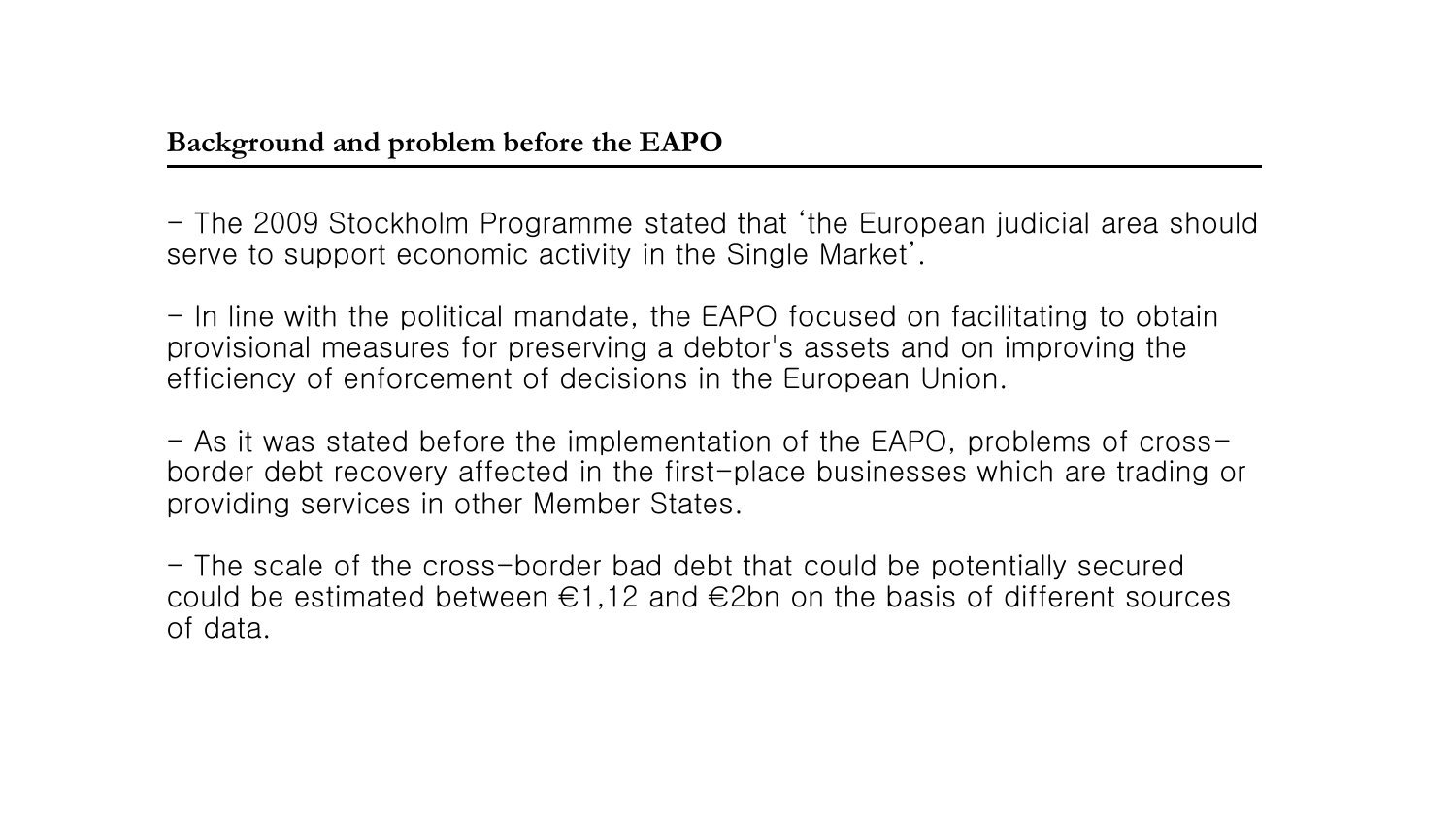- The idea of the proposed Regulation was based on garnishment proceedings. In all Member States, garnishment is the most important form of monetary enforcement.

 $-$  At the first stage, the garnishee is informed about the attachment of the judgment debtor's bank account and the enforcement organ prohibits any payment by the garnishee to the judgment debtor. In the second stage the judgment creditor gets an enforceable title against the garnishee. The structure of garnishment proceedings favours the enforcement of provisional measures (seizure of assets) as well as provisional enforceability while the judgment is still appealable.

- At the time of the Commission's Green Papers there was uncertainty about whether any attachment procedure would be provisional in nature only or might be extended to allow a mechanism for garnishment. The proposal, however, was finally restricted to provisional measures.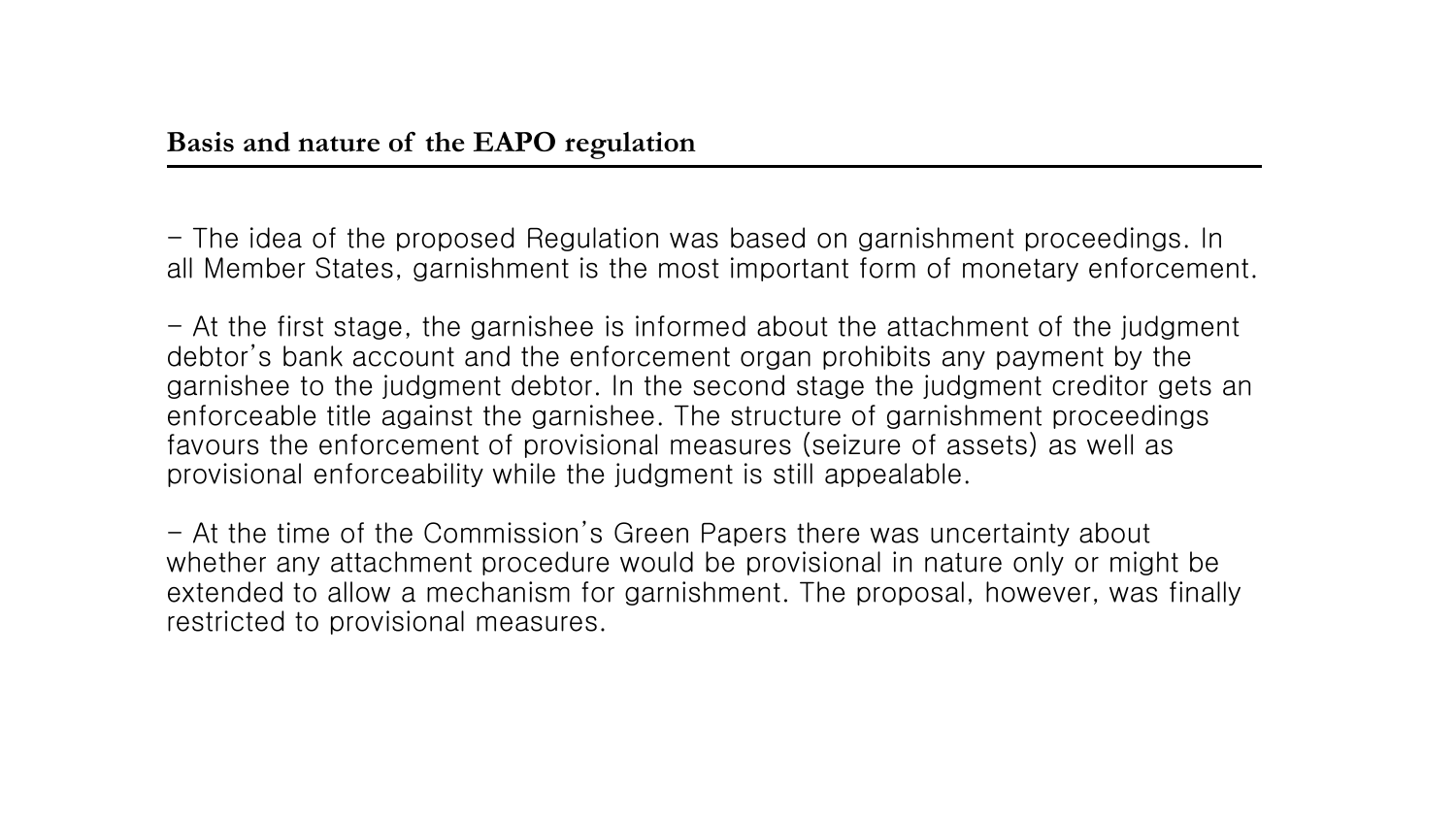**The relationship between enforcement measures in the different Member States and the EAPO as well as other EU-wide instruments** 

- The different member states face significant problems of enforcement of judgments. There is no available data in the latest EU Justice Scoreboard

 $-$  There is also a number of other procedural instruments related to  $E_{\text{U}}$ wide enforcement: (a) European Enforcement Order (b) European Payment Order (c) Small Claims procedure

- There are problems with enforcement within member states when the enforcement of a judgment from another member state does not fall within the above.